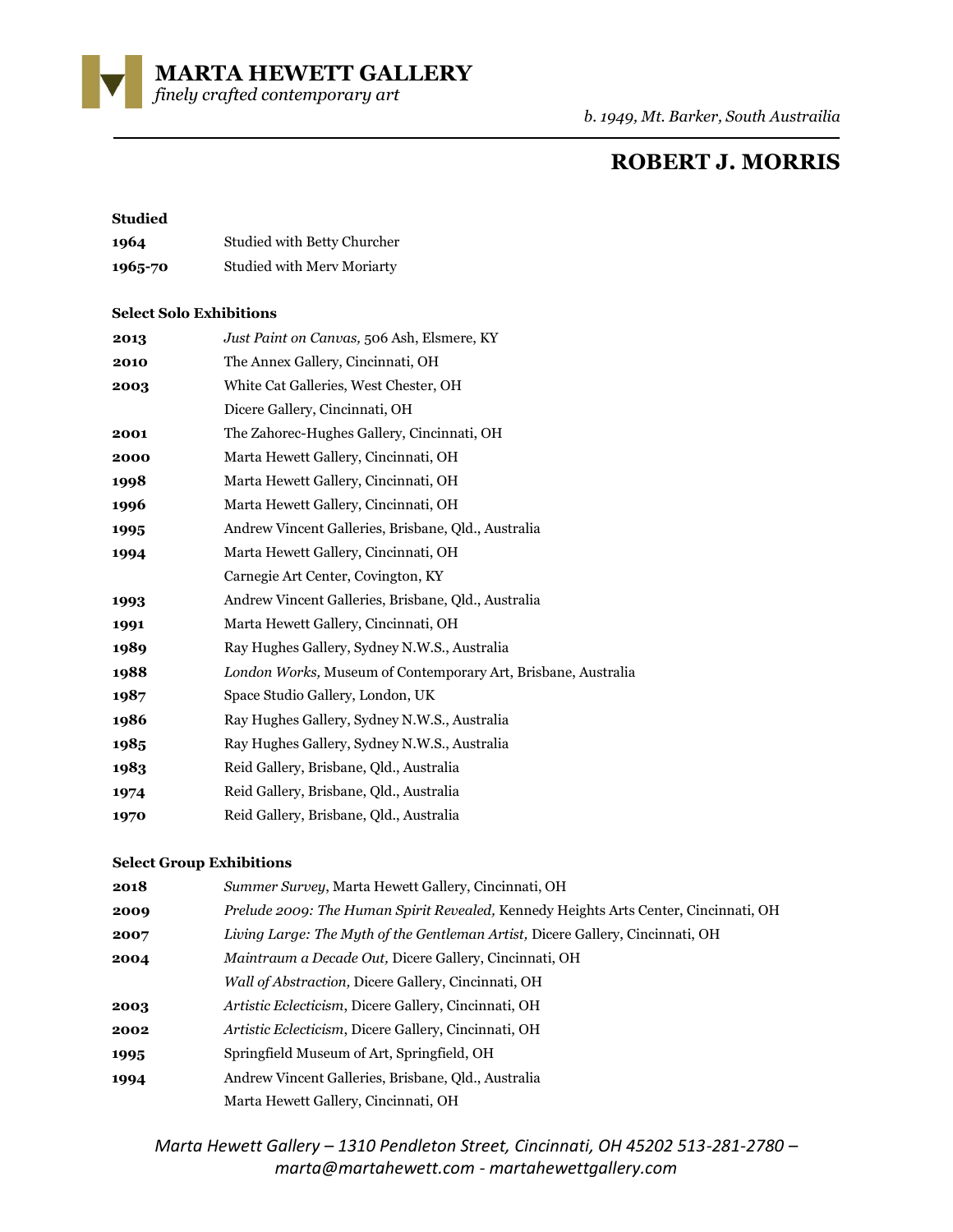| 1993 | Asmat: Dissertation on a Dozen Shields, Ray Hughes Gallery, Sydney, N.S.W., Australia         |
|------|-----------------------------------------------------------------------------------------------|
|      | Drawing Show, Ray Hughes Gallery, Brisbane, N.S.W., Australia                                 |
| 1991 | Timepieces, Marta Hewett Gallery, Cincinnati, OH                                              |
| 1990 | Beyond the Dingo Fence: Twenty Australian Artists, Gallery S. Vidal, Venice Italy             |
|      | <i>Into Space: The Language of Sculpture, Touring Queensland</i>                              |
| 1989 | They're Still Thinking Aloud, Ray Hughes Gallery, Sydney Australia                            |
|      | The London Art Fair, Ray Hughes Gallery, London, UK                                           |
| 1988 | Gallery Tamura, Tokyo, Japan                                                                  |
|      | 17 Australian Artists, Gallery S. Vidal, Venice, Italy                                        |
| 1987 | Contemporary Art in Australia: A Review, Museum of Contemporary Art, Brisbane, Australia      |
|      | Painters and Sculptures: Diversity in Contemporary Australian Art, Queensland Art Gallery and |
|      | Museum of Modern Art, Saitama, Japan                                                          |
|      | Surface for Reflection, Art Gallery of New South Wales, Sydney, Australia                     |
| 1986 | Moments in Queensland Contemporary Art, Queensland Art Gallery, Brisbane, Australia           |
|      | Artists Make Furniture, Ray Hughes Gallery, Sydney, Australia                                 |
|      | <i>Thinking Aloud, Ray Hughes Gallery, Sydney, Australia</i>                                  |
|      | Australian Fortnight, Rau Hughes Gallery at Neiman-Marcus, Dallas, TX                         |
| 1985 | <i>Queensland Works 1980-1985</i> , University of Queensland Art Museum, Brisbane, Australia  |
|      | Painters, Sculptures, Australian Centre for Contemporary Art Museum, Brisbane, Australia      |
|      | Sorry, I'm Thinking Aloud, Ray Hughes Gallery, Brisbane, Australia                            |
| 1969 | <i>Young Contemporaries, Contemporary Art Society Fortitude Valley, Brisbane, Australia</i>   |
|      | The Moriarty School, Rudy Komon Gallery, Sydney Australia                                     |
|      | The Moriarty School, George Gallery, Sydney, Australia                                        |
|      | The Terrace, Reid Gallery, Brisbane, Australia                                                |

## **Select Public Collections**

Allegheny College, Samuel T. Fees Collection, Allegheny, PA Art Bank, Sydney, N.S.W., Australia Cincinnati Bell Telephone, Cincinnati, OH Costain Australia Ltd., Najima Corp., Melbourne, Vie., Australia Gold Coast City Art Collection, Gold Coast, Qld., Australia Museum of Contemporary Art, James Baker Collection, Brisbane, Qld., Australia Parliament House Authority, Canberra, Australia Queensland University of Technology, Brisbane, Qld., Australia Springfield Museum of Art, Springfield, OH Mercy Hospital, Fairfield, OH

#### **Sculpture Commissions**

| 1994 | <i>Triumus #3, Outdoor, Private residence, Cincinnati, OH</i>        |
|------|----------------------------------------------------------------------|
| 1993 | Triumus #1, Outdoor, Private residence, Cincinnati, OH               |
|      | <i>Triumus #2</i> , Outdoor, Private residence, Cincinnati, OH       |
| 1990 | <i>Justaposition #1, King Edwards Park, Brisbane, Old, Australia</i> |
| 1989 | <i>Rainforest #4, Riverside Quay, Melbourne, Vic., Australia</i>     |
|      | Rainforest #1, Gold Coast, Qld., Australia                           |

*Marta Hewett Gallery – 1310 Pendleton Street, Cincinnati, OH 45202 513-281-2780 – marta@martahewett.com - martahewettgallery.com*